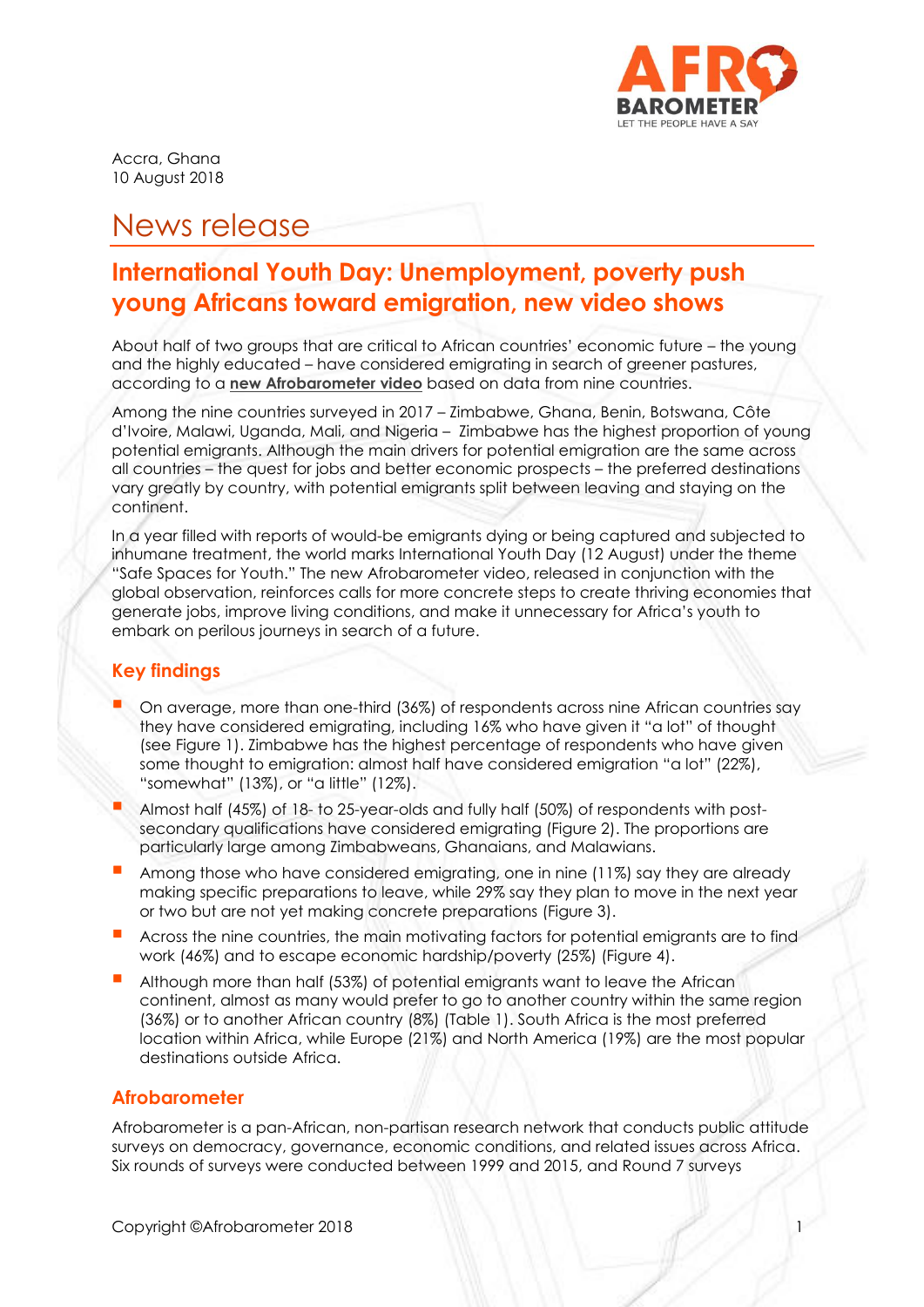

(2016/2018) are currently being completed. Cross-country analyses of Round 7 data from more than 30 countries will be released starting in late 2018.

Afrobarometer conducts face-to-face interviews in the language of the respondent's choice with nationally representative samples, which yield country-level results with a margin of error of +/-2 or +/-3 percentage points (for samples of 2,400 or 1,200, respectively) at a 95% confidence level.

## **Charts**



**Figure 1: Considered emigrating** | 9 African countries | 2017

*Respondents were asked: How much, if at all, have you considered moving to another country to live?*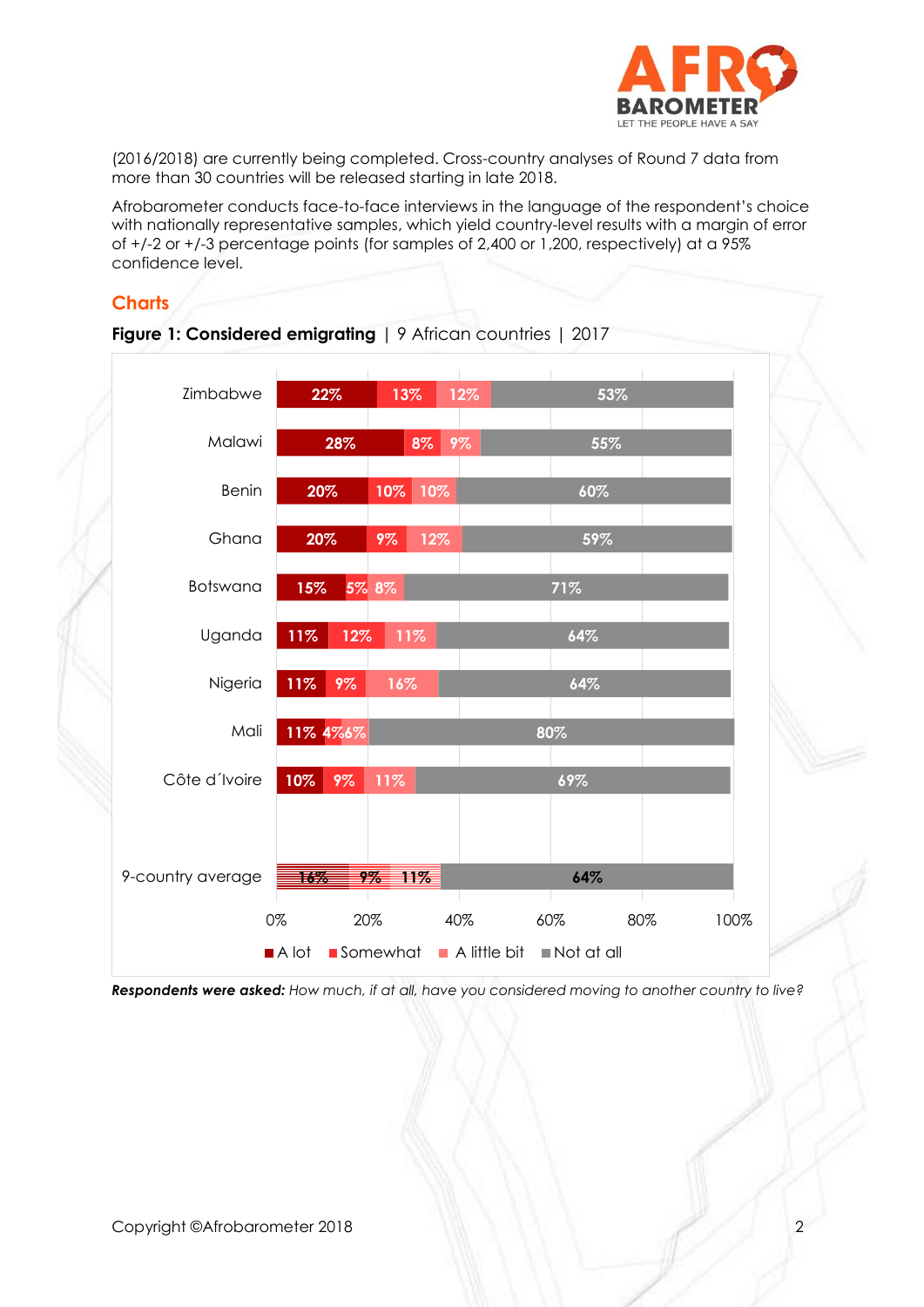



**Figure 2: Considered emigrating** | by age and education | 9 African countries | 2017

*Respondents were asked: How much, if at all, have you considered moving to another country to live? (% who say "a lot," "somewhat," or " a little")*



#### **Figure 3: Potential emigrants making preparations to move** | 9 African countries | 2017

*Excluding those who said they had "not at all" considered emigration, respondents were asked: How much planning or preparation have you done in order to move to another country to live?*